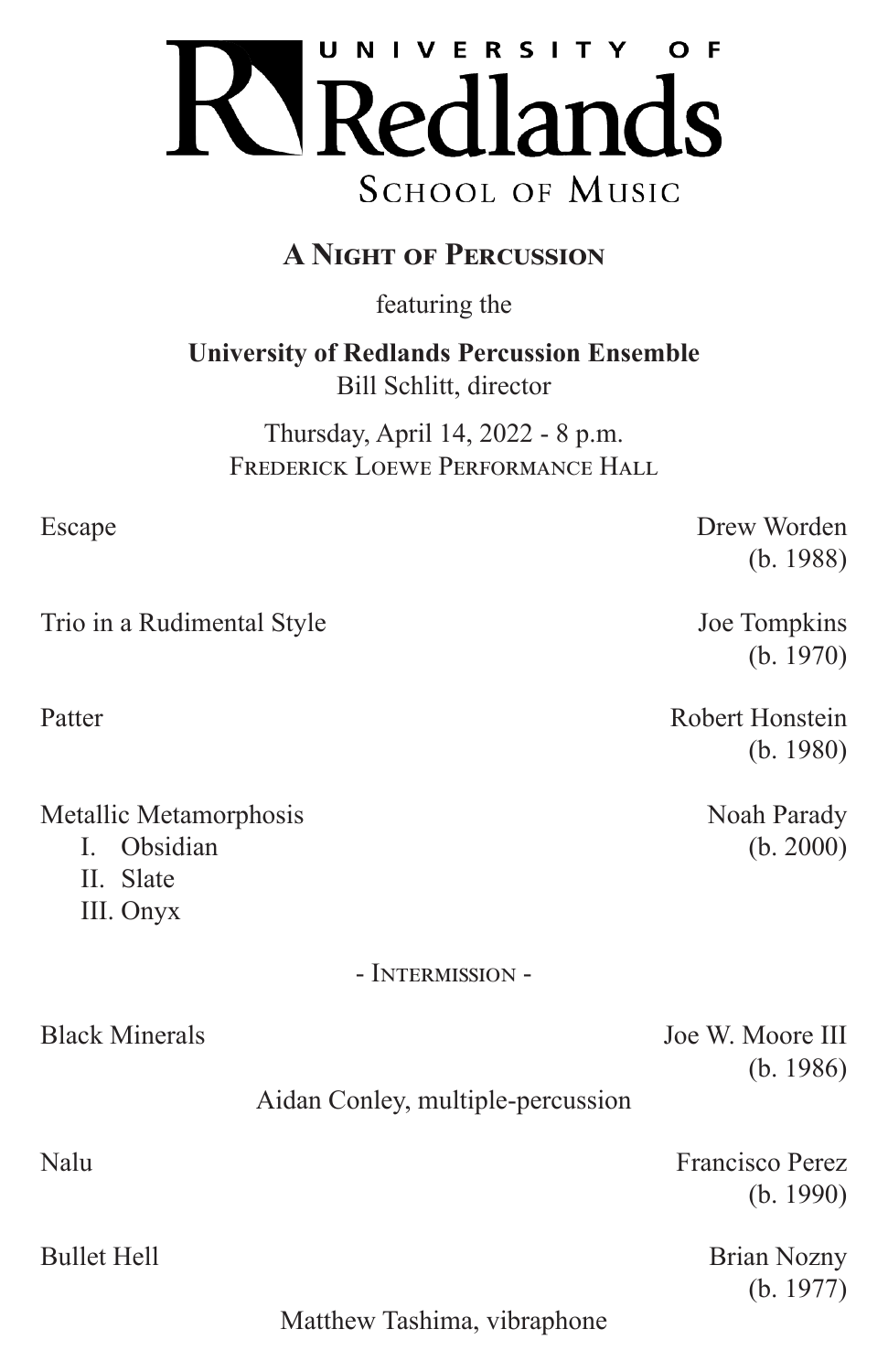## **Program Notes**

### Escape Drew Worden

Andrew (Drew) Worden is currently on the faculty at the New England Conservatory. He is an accomplished percussionist and composer. Worden says of this piece, "*Escape* is a reminder of the fun found in playing percussion instruments in unexpected ways."

### Trio in a Rudimental Style Joe Tompkins

Joseph Tompkins is a graduate of the Eastman School of Music and the Manhattan School of Music. He is currently on faculty at Marres College and Rutgers University. He has performed with the Metropolitan Opera, the New York Philharmonic and on Broadway. *Trio* is written for 3 snare drums and 3 toms. It is heavily influenced by funk drum set styles (Steve Gadd in particular). It was commissioned and premiered by the New York Philharmonic Percussion Section.

Though it was originally written for violin, cello and marimba, the composer later adapted it for three marimbas. *Patter* is described in several ways: 1) a quick succession of light soft tapping sounds, "the patter of rain on the rooftops;" 2) to move with light, softly audible steps, "the patter of little feet around the house;" 3) a conversation heard faintly through the door or the floor, "the patter of sisters, friends of neighbors speaking quietly." Robert Honstein is a composer of orchestral, chamber and vocal music. His works have been performed throughout the world. He has received many prestigious awards and residencies, including the Tanglewood Music Center.

### Metallic Metamorphosis Noah Parady

"In my childhood home, my mother kept a large set of garden wind chimes in the backyard. For as long as I can remember, these deeply ethereal chimes have, in some ways, been an auditory symbol of the memories of my childhood and of my family. I have also been fascinated with organs and cathedrals. When I was commissioned to write this work, I set out to explore the use of metal, the unifying material between the two, as the basis and inspiration for the work. This piece consists of three main sections which are preceded and succeeded by symbols of wind chimes. Throughout these sections, I play with different metallic ideas which create unique sounds and ideas. Between, are layered sections of different types of wind chimes which underpin the work and hold it together. The beginning of the work sets the landscape of the piece. As more instruments enter, the visions

Patter Robert Honstein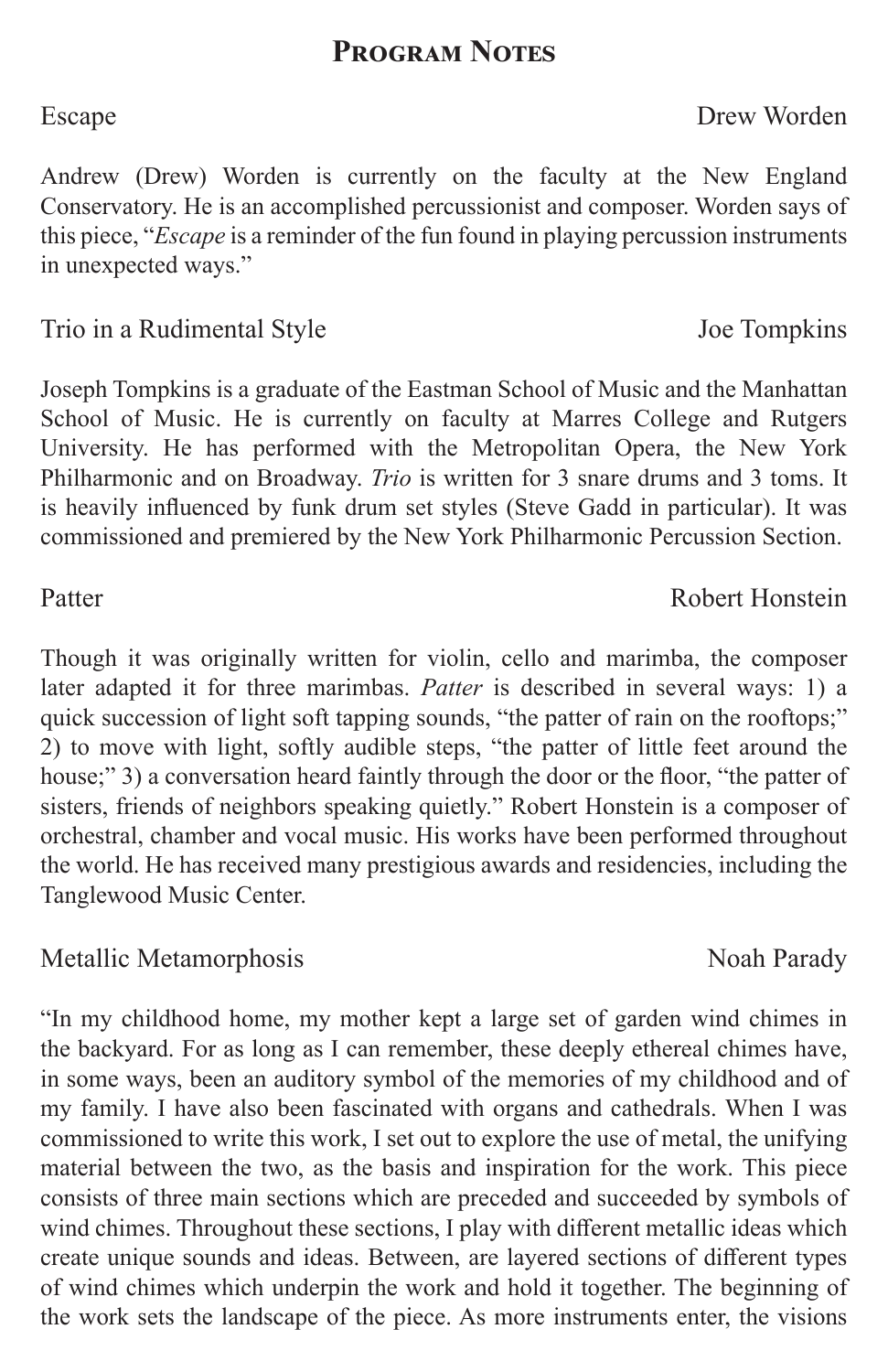of metal mold into new forms and create different shapes, colors, timbres, and scenes. In the middle sections of the work, the pictures of an organ take hold with a four-part chorale. Soon, this vision fades away and leaves us with the recreation of wind chimes throughout the ensemble. Finally, the metal melts and turns molten as the different scenes begin to break down. Interspersed are small callbacks to earlier parts of the work which create a sort of metal "fabric." This section builds and builds until it can't sustain any more pressure and the whole ensemble shatters which leaves us back where we started: the wind chimes."

- Noah Parady is a junior Music Composition student at the University of Redlands

*Black Minerals* is a three-movement work for solo multiple-percussion and percussion trio accompaniment. Joe W. Moore III currently serves as Assistant Professor of Percussion at the University of Louisiana Monroe where he oversees all aspects of the percussion studies program. Moore is an active soloist and chamber musician. As a composer, his works have been performed across the United States, South America and Europe.

Francisco Perez is a percussionist, educator and composer. He is a graduate of Texas Christian University and now teaches at the University of Kentucky. *Nalu* is a marimba quartet written for 4 players on 2 marimbas. In the Hawaiian language, the word "nalu" stands for wave, in reference to those in the waters surrounding the islands of Hawaii. Through the use of counterpoint, syncopation, hocket and hints of minimalist techniques, *Nalu* emulates the varying moods and textures of these enriching waves of the Pacific.

The term "bullet hell" comes from a video game sub-genre also known as "shoot 'em ups" where a player is tasked with destroying enemies while simultaneously evading an overwhelming number of incoming projectiles. At the same time, one might say we live in our own bullet hell with regards to the astonishing amount of gun violence in our country. From the tragedies during a country music concert in Las Vegas (2017) to the almost inconceivable scene at Sandy Hook Elementary School (2012), if we have learned anything it is that no one is truly safe from this type of violence. And yet, it keeps happening. *Bullet Hell* as a piece of music is not meant to lay blame with any one entity. As many viewpoints as possible are represented within it. Its purpose is to shed light on the idea that everyone is talking, but no one is listening, and until people from different viewpoints are

Bullet Hell Brian Nozny

### Black Minerals **Black Minerals** Joe W. Moore III

Nalu Francisco Perez